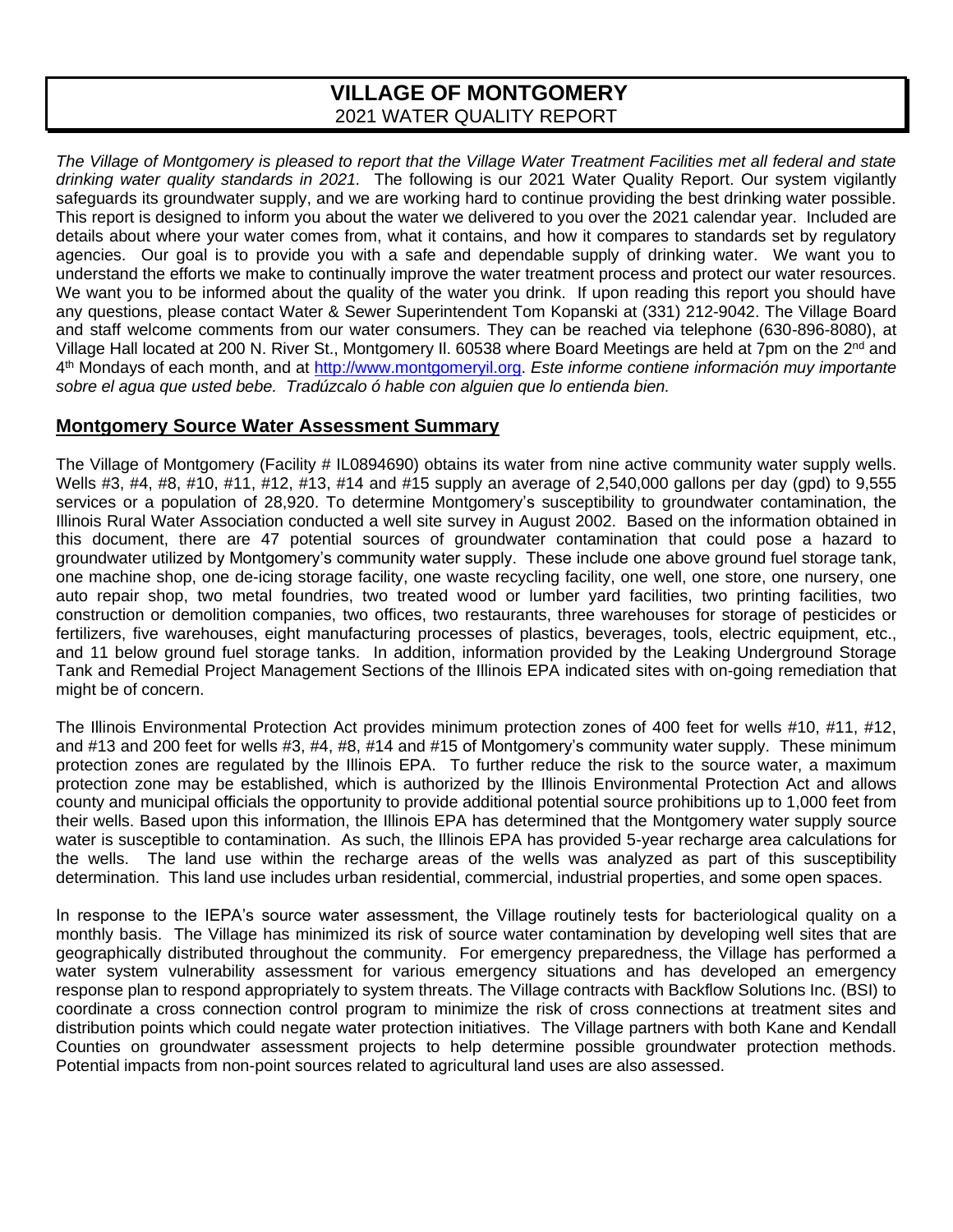### **Source of Drinking Water:**

The sources of drinking water (both tap water and bottled water) include rivers, lakes, streams, ponds, reservoirs, springs, and groundwater wells. As water travels over the surface of the land or through the ground, it can dissolve naturally occurring minerals and, in some cases, radioactive material, and can pick up substances resulting from the presence of animals or human activity.

Our raw water supply is obtained from a total of nine groundwater wells located within the village limits. We draw groundwater from a combination of three aquifer systems. An aquifer is an underground geological formation that contains water. The aquifers we pump water from are, from shallowest to deepest, St. Charles Sand and Gravel, Silurian Limestone, and the Ironton-Galesville Sandstone.

After the raw water is drawn from the groundwater wells, it is treated using two different methods. Both lime softening and ion-exchange treatment methods use chemical and physical processes to remove impurities, soften, and chlorinate the finished water. Fluoride levels are maintained to help minimize dental problems for water consumers and phosphate is added for corrosion control. The finished drinking water is then pumped into the water distribution system where it is distributed to consumers. The construction of the Lime Softening Treatment Facility was completed in 1990 and our first Ion Exchange Water Treatment Facility was added in 2003. An additional Ion Exchange Water Treatment Facility became operational in 2004. These facilities are a culmination of efforts by the Village's leadership to provide safe, high-quality water for everyone that receives drinking water from the Village of Montgomery.

In an effort to continue to maintain the high-quality drinking water we distribute; the Village is currently completing a number of improvement projects throughout the water works system. These improvement projects will strengthen our system, the long-term benefits of these improvements far outweigh any short-term inconvenience.

#### **Potential Water Source Contaminants Include:**

- ❖ *Microbial Contaminants:* such as viruses and bacteria, which may come from sewage treatment plants, septic systems, agricultural livestock operations, and wildlife.
- ❖ *Inorganic Contaminants:* such as salts and metals, which may be naturally occurring or result from urban storm water runoff, industrial or domestic wastewater discharges, oil and gas production, mining, or farming.
- ❖ *Pesticides and Herbicides:* which may come from a variety of sources such as agriculture, urban storm water runoff, and residential uses.
- ❖ *Organic Chemical Contaminants:* including synthetic and volatile organic chemicals, which are by-products of industrial processes and petroleum production, and can also come from gas stations, urban storm water runoff, and septic systems.
- ❖ *Radioactive Contaminants:* which may be naturally occurring or the result of oil and gas production and mining activities.

Based upon Section 141.153(b) 2 of the Consumer Confidence Rule (CCR), community water supplies are required to report a summary of their source water susceptibility determination, compiled by the Illinois EPA. Page five of this document contains Montgomery Source Water Assessment Availability Report.

Further information on our community water supply's source water assessment is available on the Illinois EPA web site at <http://www.epa.state.il.us/cgi-bin/wp/swap-fact-sheets.pl> or by calling the Groundwater Section of the Illinois EPA at 217-785-4787.

Drinking water, including bottled water, may reasonably be expected to contain at least small amounts of some contaminants. The presence of contaminants does not necessarily indicate that water poses a health risk. More information about contaminants and potential health effects can be obtained by calling the USEPA's Safe Drinking Water Hotline (1-800-426-4791).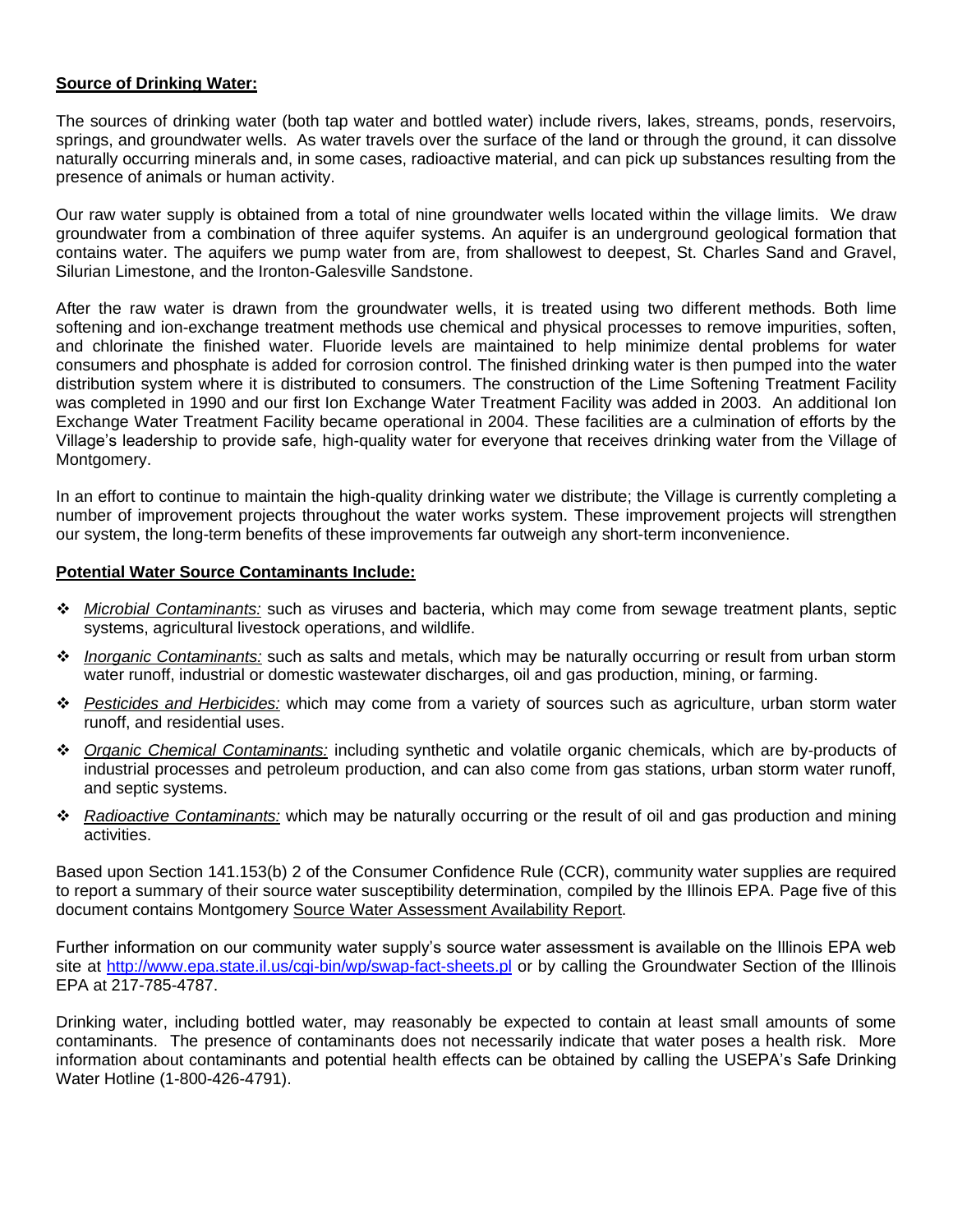In order to ensure tap water is safe to drink, USEPA regulates the amount of certain contaminants in public water systems. Food and Drug Administration (FDA) regulations establish limits for contaminants in bottled water, which must provide the same level of protection for public health.

Some people may be more vulnerable to contaminants in drinking water than the general population. Immunocompromised persons such as persons with cancer undergoing chemotherapy, persons who have undergone organ transplants, people with HIV/AIDS or other immune system disorders, some elderly, and infants can be particularly at risk from infections. These people should seek advice about drinking water from their health care providers. USEPA/CDC guidelines on appropriate means to lessen the risk of infection by Cryptosporidium and other microbial contaminants are available from the USEPA's Safe Drinking Water Hotline (1-800-426-4791).

**Importance of Lead-Free Water Infrastructure:** If present, elevated levels of lead can cause serious health problems, especially for pregnant women and young children. Lead in drinking water is primarily caused by material components associated with service lines and home plumbing. The Village of Montgomery is responsible for providing high quality drinking water but cannot control the variety of materials used in plumbing components. When your water sits unused for several hours, you should minimize the potential for lead exposure by flushing your tap for 30 seconds to 2 minutes before using water for drinking or cooking. If you are concerned about lead in your drinking water, you may wish to have your water tested. Information on lead in drinking water, testing methods, and steps you can take to minimize exposure is available from the Safe Drinking Water Hotline or at [http://www.epa.gov/safewater/lead.](http://www.epa.gov/safewater/lead)

## **Water Quality Test Results**

**Definitions:** The following tables contain scientific terms and measures, some of which may require explanation. **Avg:** Regulatory compliance with some MCLs are based on a running annual average of monthly samples.

**Action Level (AL):** The concentration of a contaminant that triggers treatment or other required actions by the water supply.

**Level 1 Assessment:** A Level 1 assessment is a study of the water system to identify potential problems and determine (if possible) why total coliform bacteria have been found in the water system.

**Level 2 Assessment:** A Level 2 Assessment is a very detailed study of the water system to identify potential problems and determine (if possible) why an E. coli MCL violation has occurred and/or why total coliform bacteria have been found in our water system on multiple occasions.

**Maximum Contaminant Level (MCL):** The highest level of a contaminant that is allowed in drinking water. MCLs are set as close to the MCLGs as feasible using the best available treatment technology.

**Maximum Contaminant Level Goal (MCLG):** The level of a contaminant in drinking water below which there is no known or expected risk to health. MCLGs allow for a margin of safety.

**Maximum Residual Disinfectant Level (MRDL):** The highest level of a drinking water disinfectant allowed in drinking water. There is convincing evidence that addition of a disinfectant is necessary for control of microbial contaminants.

**Maximum Residual Disinfectant Level Goal (MRDLG):** The level of a drinking water disinfectant below which there is no known or expected risk to health. MRDLGs do not reflect the benefits of the use of disinfectants to control microbial contaminants.

**mrem:** millirems per year (a measure of radiation absorbed by the body).

**ppm:** parts per million—or one ounce in 7,350 gallons of water.

**ppb:** parts per billion—or one ounce in 7,350,000 gallons of water.

**pCi/L:** picocuries per liter (a measure of radioactivity).

**Treatment Technique or TT:** A required process intended to reduce the level of a contaminant in drinking water. **N/A:** Not Applicable.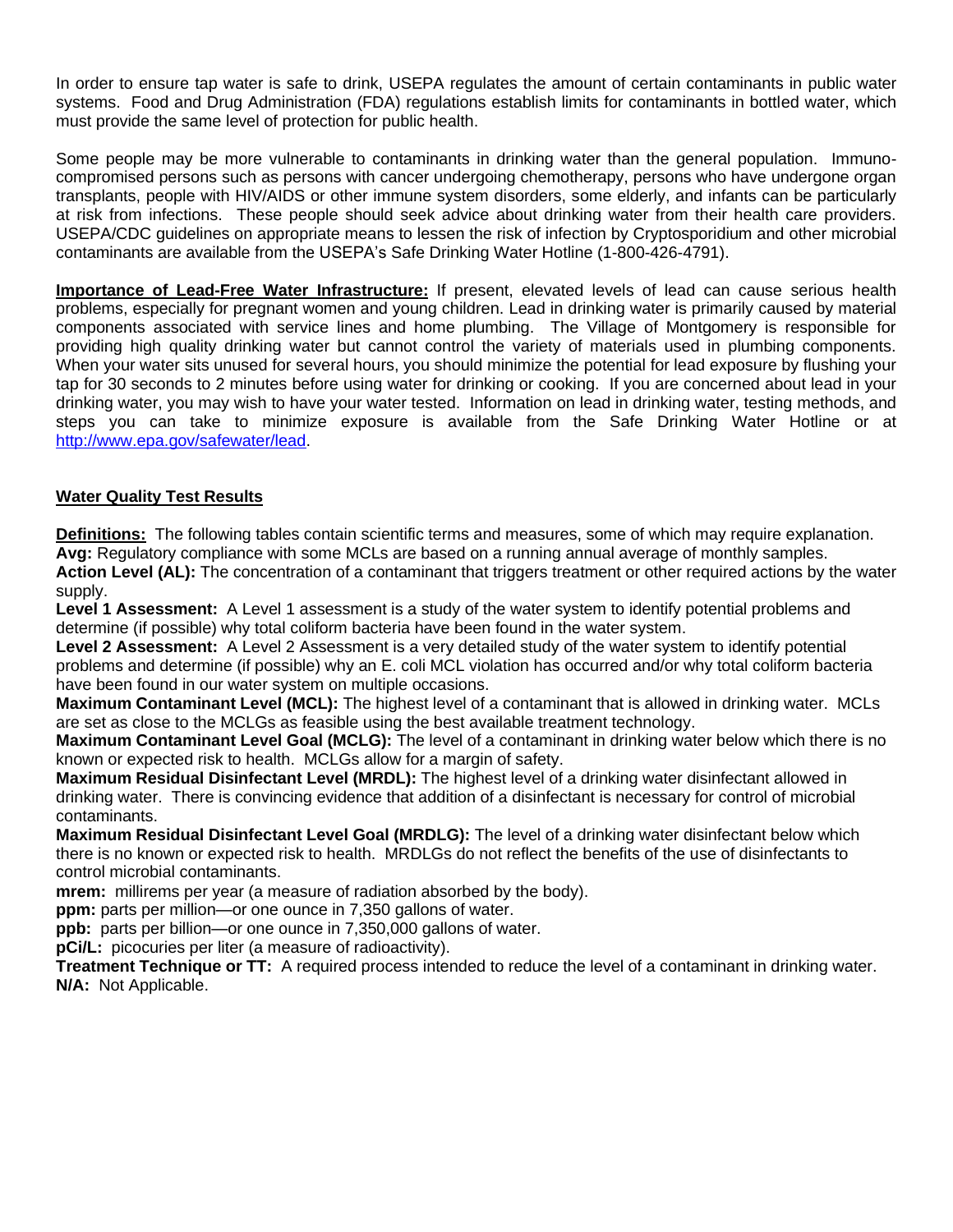# **2021 Regulated Contaminants Detected**

| LEAD&<br><b>COPPER</b> | <b>DATE</b><br><b>SAMPLED</b> | MCLG     | <b>ACTION</b><br><i><b>LEVEL</b></i><br>(AL) | $90^{TH}$<br><b>PERCENTILE</b> | <b>SITES</b><br><b>OVER</b><br>AL | <b>UNITS</b> | <b>VIOLATION</b> | <b>LIKELY SOURCE OF CONTAMINATION</b>                                                                        |
|------------------------|-------------------------------|----------|----------------------------------------------|--------------------------------|-----------------------------------|--------------|------------------|--------------------------------------------------------------------------------------------------------------|
| Copper                 | 2020                          | 1.3      | 1.3                                          | 0.33                           |                                   | ppm          | <b>No</b>        | Erosion of natural deposits; Leaching from<br>wood preservatives; Corrosion of household<br>plumbing systems |
| Lead                   | 2020                          | $\Omega$ | 15                                           | <1.0                           |                                   | ppb          | No               | Corrosion of household plumbing systems;<br>Erosion of natural deposits.                                     |

### **Regulated Contaminants**

| <b>DISINFECTANTS</b><br><b>AND DISINFECTION</b><br><b>BY-PRODUCTS</b> | <b>COLLECTION</b><br><b>DATE</b> | <b>HIGHEST</b><br><b>LEVEL</b><br><b>DETECTED</b>                                       | <b>RANGE OF</b><br><b>LEVELS</b><br><b>DETECTED</b>         | <b>MCLG</b>                                              | <b>MCL</b>           | <b>UNITS</b>                                                                          | <b>VIOLATION</b> | <b>LIKELY SOURCE OF</b><br><b>CONTAMINATION</b>                                                                                     |
|-----------------------------------------------------------------------|----------------------------------|-----------------------------------------------------------------------------------------|-------------------------------------------------------------|----------------------------------------------------------|----------------------|---------------------------------------------------------------------------------------|------------------|-------------------------------------------------------------------------------------------------------------------------------------|
| Chlorine                                                              | 12/31/2021                       | 1.1                                                                                     | $1.1 - 1.3$                                                 | <b>MRDLG</b><br>$= 4$                                    | <b>MRDL</b><br>$= 4$ | ppm                                                                                   | <b>No</b>        | Water additive used to<br>control microbes.                                                                                         |
| <b>Haloacetic Acids</b><br>2021<br>(HAA5)                             |                                  | 6.0                                                                                     | $4.94 - 6.0$                                                | No goal<br>for the<br>total                              | 60                   | ppb                                                                                   | <b>No</b>        | By-product of drinking<br>water disinfection.                                                                                       |
| <b>Total Trihalomethanes</b><br>(TTHM)                                | 2021                             | 38                                                                                      | $23.3 - 38.3$                                               | No goal<br>for the<br>total                              | 80                   | ppb                                                                                   | No               | By-product of drinking<br>water disinfection.                                                                                       |
| <b>BACTERIOLOGICAL</b>                                                | <b>MCLG</b>                      | <b>TOTAL</b><br><b>COLIFORM</b><br><b>MAXIMUM</b><br><b>CONTAMINANT</b><br><b>LEVEL</b> | <b>HIGHEST</b><br>NO. OF<br><b>POSITIVE</b><br><b>TOTAL</b> | <b>FECAL</b><br><b>COLIFORM OR</b><br><b>E. COLI MCL</b> |                      | <b>TOTAL NO.</b><br><b>OF</b><br><b>POSITIVE</b><br><b>SAMPLE</b><br><b>VIOLATION</b> | <b>VIOLATION</b> | <b>LIKELY SOURCE</b><br><b>CONTAMINANT</b>                                                                                          |
| Coliform                                                              | $\mathbf 0$                      | $\mathbf 0$                                                                             | 0                                                           | 0                                                        |                      | 0                                                                                     | No.              | Naturally present in<br>the environment                                                                                             |
| <b>INORGANIC</b><br><b>CONTAMINANTS</b>                               | <b>COLLECTION</b><br><b>DATE</b> | <b>HIGHEST</b><br><b>LEVEL</b><br><b>DETECTED</b>                                       | <b>RANGE OF</b><br><b>LEVELS</b><br><b>DETECTED</b>         | <b>MCLG</b>                                              | <b>MCL</b>           | <b>UNITS</b>                                                                          | <b>VIOLATION</b> | <b>LIKELY SOURCE OF</b><br><b>CONTAMINATION</b>                                                                                     |
| Barium                                                                | 2021                             | .047                                                                                    | $0.0023 -$<br>.047                                          | $\overline{2}$                                           | 2                    | ppb                                                                                   | <b>No</b>        | Discharge of drilling<br>wastes; discharge<br>from metal refineries;<br>erosion of natural<br>deposits                              |
| Iron                                                                  | 2021                             | 0.043                                                                                   | $0 - 0.043$                                                 | 4                                                        | 1.0                  | ppm                                                                                   | <b>No</b>        | This contaminant is<br>not currently regulated<br>by the USEPA.<br>However, the state<br>regulates. Erosion of<br>natural deposits. |
| Manganese                                                             | 2021                             | 3.2                                                                                     | $0 - 3.2$                                                   | 150                                                      | 150                  | ppb                                                                                   | <b>No</b>        | This contaminant is<br>not currently regulated<br>by the USEPA.<br>However, the state<br>regulates. Erosion of<br>natural deposits. |
| Nitrate (measured as<br>Nitrogen)                                     | 2021                             | 0.38                                                                                    | $0 - 0.5$                                                   | 10                                                       | 10                   | ppm                                                                                   | <b>No</b>        | Runoff from fertilizer<br>use; leaching from<br>septic tanks, sewage;<br>erosion of natural<br>deposits.                            |